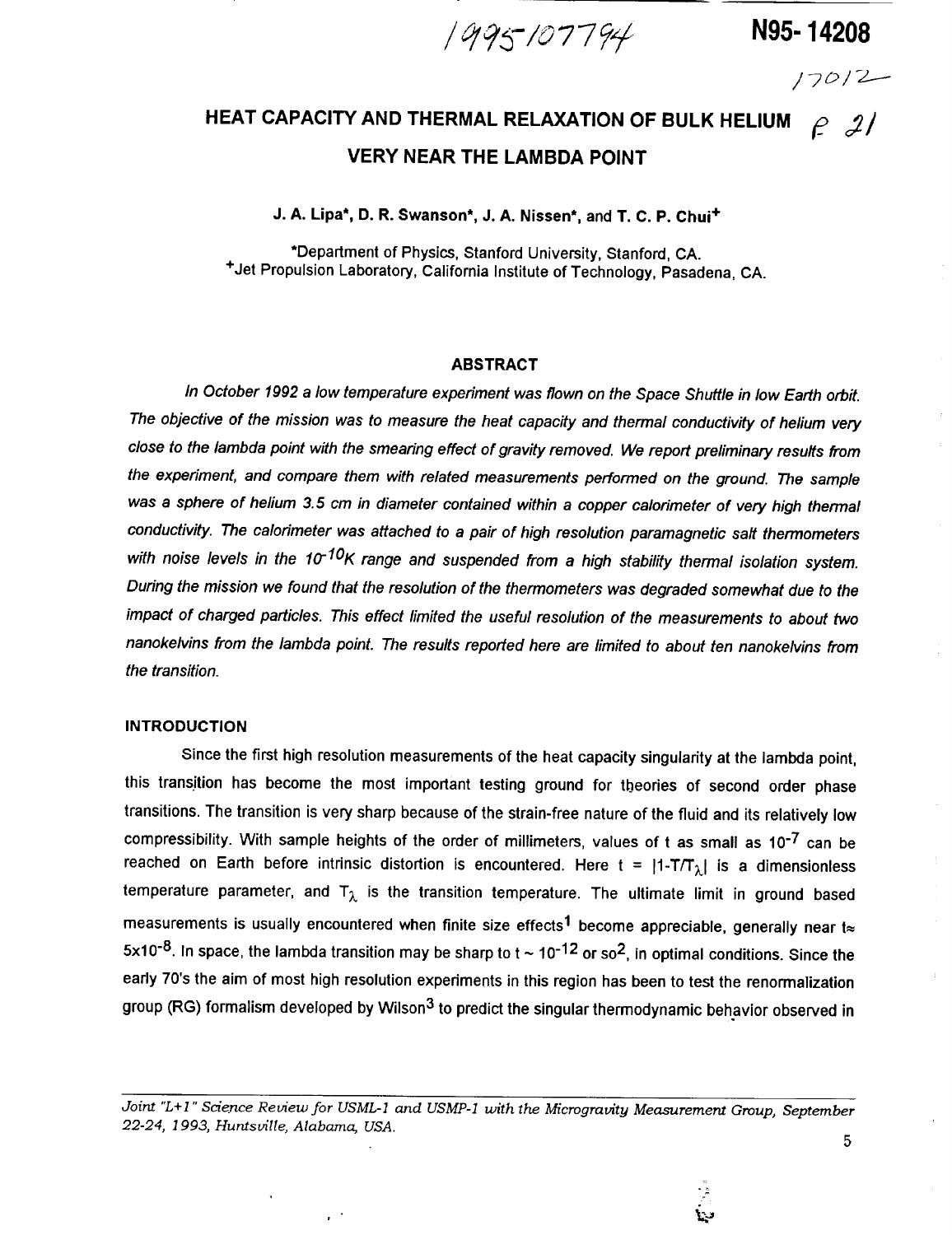many **systems. In particular, this** formalism led **to** numerical predictions for many **'universal' parameters,** that is, system independent quantities, such as the exponents governing the divergence of various thermodynamic variables.

Over the past 18 years we have developed the technology to perform a high resolution heat capacity experiment near the lambda point on the Space Shuttle. High resolution thermometry with a resolution of  $\sim 3x10^{-10}$  K was developed, along with a thermal control system with a stability of about 10<sup>-8</sup> K. The calorimeter was optimized for a residual acceleration level of 2x10<sup>-4</sup> g, and a corresponding resolution at the lambda point of  $t \sim 4 \times 10^{-10}$ . The acceleration level was chosen as a compromise between the lower dc **acceleration** normally encountered on the Shuttle, and the somewhat higher ac level. The experiment design allows about two orders of magnitude higher resolution than is possible on Earth, leading to a substantially improved measurement of the heat capacity curve and a better estimate of the exponent  $\alpha$  characterizing its divergence at the transition temperature. The thermal conductivity of the helium above the transition can also be derived from the relaxation data associated with the heat capacity measurements.

In this paper we briefly describe the technology that was developed to make the measurements, and discuss preliminary results from the mission, which was flown in October 1992. We also compare the results with extrapolations derived from ground-based data.

#### I. **APPARATUS**

J

E.

The basic design of the apparatus is similar to that used for earlier heat capacity measurements<sup>4</sup> on helium samples with small vertical height performed at Stanford. A number of structural changes were made to improve its ability to survive launch into space. In this and the following sections we briefly describe the flight design with emphasis on those features most critical for high resolution work.

The most significant problems one is faced with when designing a high resolution heat capacity experiment are temperature resolution and thermal control. Conventional thermometry, e.g. germanium resistance thermometry, allows a resolution approaching 10<sup>-7</sup> near  $T_{\lambda}$  with low power dissipation. Higher resolution would require increasing the power **input,** which rapidly leads to unacceptable thermal gradients. Since the goal of our experiment was to achieve a resolution of  $4 \times 10^{-10}$ , we were immediately faced with the development of a new high resolution thermometer (HRT). The device we developed makes use of superconducting technology to achieve a resolution of about  $3x10^{-10}$  K in a 1 Hz bandwidth with negligible power dissipation, and is briefly described below.

To make the heat capacity measurements with the desired resolution it is necessary to meter energy into the sample in units as small as 10<sup>-9</sup>C Joules, where C is the heat capacity of the sample. In our case, for a heater that operates for a few seconds, this corresponds to powers of the order of 10<sup>-8</sup> W.

 $6\phantom{1}$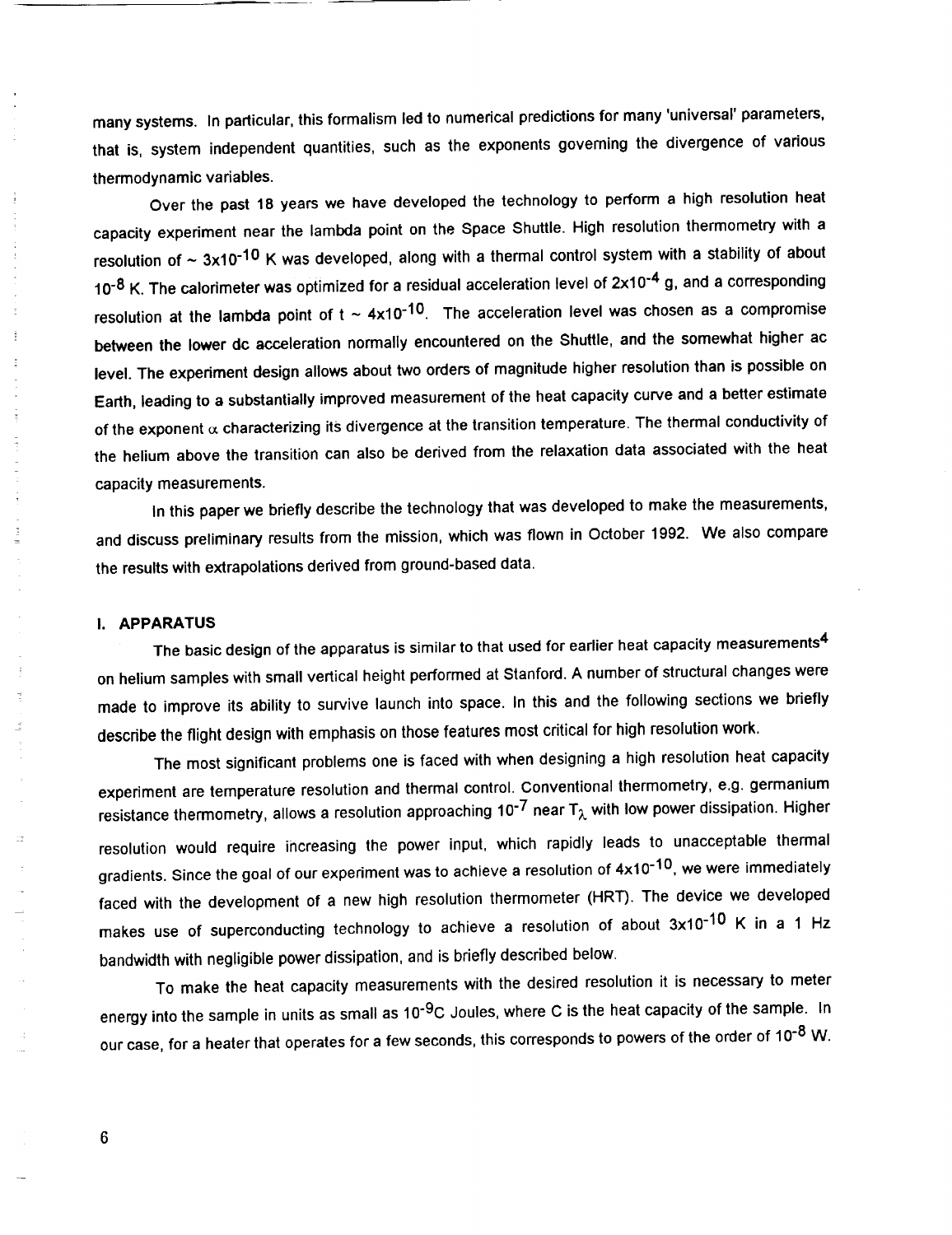**in** addition, **during** the period **used** to measure the corresponding temperature rise, the variability of the background power input must be less than  $\sim 10^{-10}$  W. This means that very careful thermal control of the sample environment is necessary. To achieve this, we built a four stage thermal control system which used a HRT on the inner stage as a fine control sensor. This control system was the major portion of the low temperature apparatus which comprised the flight instrument. It is also described below. A third item of great importance is a helium dewar capable of operating in space. We made use of the previously flown JPL low temperature facility which has the capability of easily operating near 2 K in zero gravity. The performance of this system is described elsewhere<sup>5</sup>.

#### **II. THERMOMETRY**

The **construction of the** HRTs **has been described in some detail** elsewhere **6. Briefly, they consist of a superconducting tube surrounding a crystal of paramagnetic salt which is thermally coupled to the experiment. The tube applies a fixed magnetic field to the salt.** As **the temperature of the experiment changes, so does the magnetization of the salt,** due **to its Curie law susceptibility.** A **superconducting pickup loop is wound on the salt and couples the changes in magnetization to an rf SQUID magnetometer** for **readout. A schematic view of the device is shown in figure 1. The HRTs were designed to be mechanically very** rugged, **and all critical wiring was bonded as firmly as possible. The salt pill and pickup coil assembly were heavily coated with a vacuum grease/kerosene mixture which** froze early in the cool-down cycle. The holder of this assembly was in turn locked into the flux tube by **differential contraction.**

**To reduce the effect of the varying orientation of the HRTs with respect to the Earth's magnetic field, three layers of shielding were used. The HRT flux tube itself has an extremely high theoretical shielding** factor **at the location of the pickup loop,** but **tests showed7 that this could be compromised by flux creep through the walls. The maximum safe shielding** factor from **this tube was estimated to be about 5x109.** A **second superconducting** shield **was added around the instrument vacuum can with a theoretical shielding** factor **of about 200.** Also, **a layer of moly-permalloy was placed around the outside of the dewar to gain another** factor **of 100. Tests of the complete assembly showed no detectable signal** for **fields of the order of 1** G **applied externally.**

For a field of 100 G trapped in the flux tube, the sensitivity of a HRT is typically in the range 3 - 4  $\Phi_0/\mu$ K, where  $\Phi_0$  is the quantum of magnetic flux. Since the SQUID noise level is at least as low as 10<sup>-4</sup>  $\Phi_0$  / $\sqrt{Hz}$ , a resolution of  $\sim 3x10^{-11}$  deg is possible in principle. In general, a much larger noise level is seen. The noise characteristics of a HRT can be studied by attaching it to a large thermal reservoir and **reducing the heating rate to below 10-12 K/sec by careful thermal control. A typical noise spectrum** obtained this way is shown in figure 2. The noise data agrees well with the prediction of the fluctuation-

 $\overline{7}$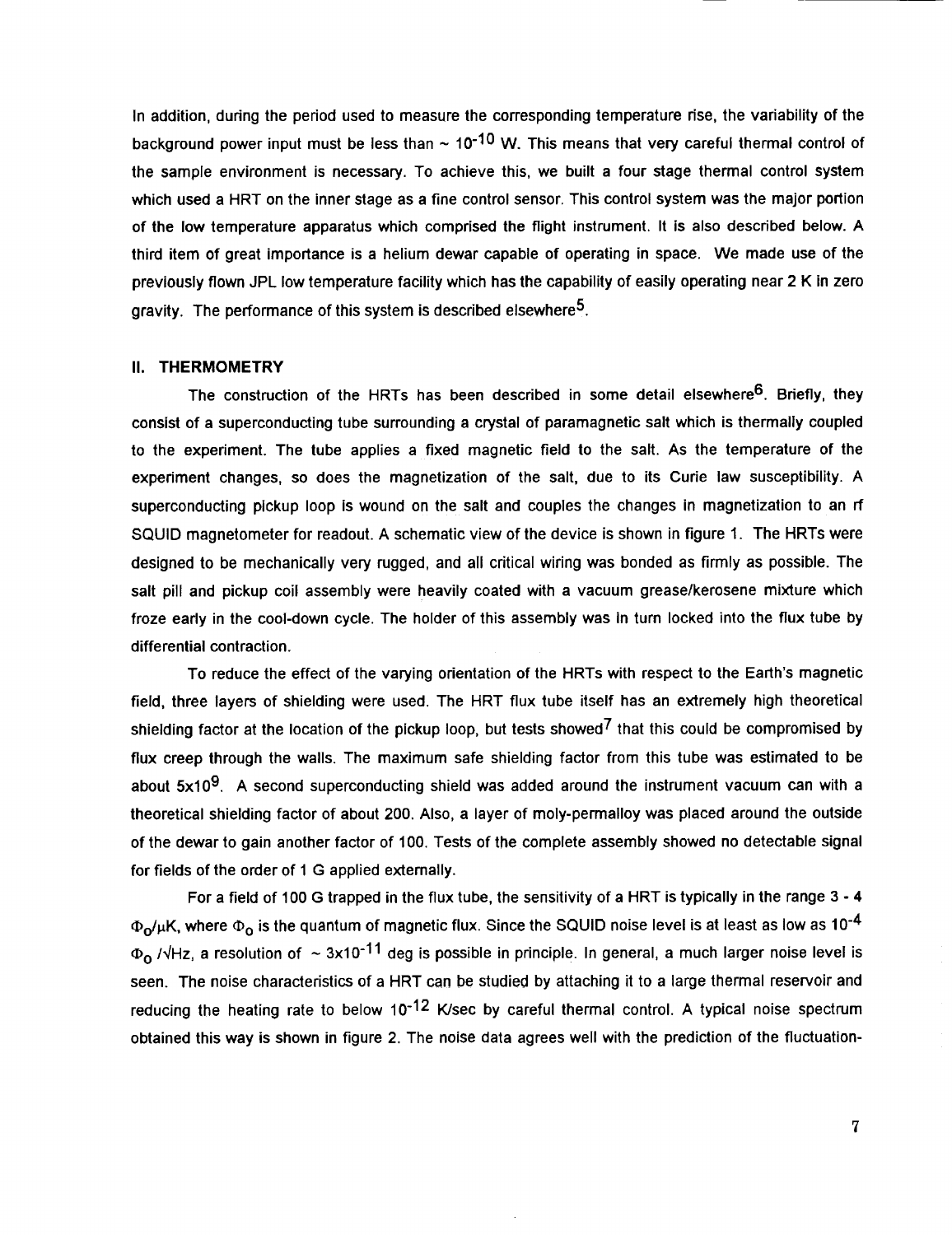dissipation theorem applied to temperature fluctuations<sup>8</sup>. This is shown by the solid line in the figure, with no adjustable parameters. The HRT noise per unit bandwidth in the low frequency region is normally about 3x10<sup>-10</sup>K/ $\sqrt{ }$  Hz. The absolute drift rate of the HRTs has been found to be ~10<sup>-14</sup> K/sec by observing the apparent location of the lambda transition as a function of time in various high resolution experiments.

#### **III. THERMAL CONTROL SYSTEM**

The thermal control system used in the flight experiment consisted of a multi-stage thermal **platform located in the helium dewar, and an electronics assembly that housed the servos** for **the various** levels of thermal control, along with the readout electronics for the HRTs. It has been described in some detail elsewhere<sup>9</sup>. The platform (shown in figure 3) consists of a vacuum shell about 20 cm in diameter **and 60 cm long surrounding** four **thermal control** stages in series **and the calorimeter.** A **set of four HRTs** are housed in the lower part of the assembly and are surrounded by a thermal shield attached to the innermost stage of the control system. A solenoid is mounted on the outside of the lower portion of the **vacuum can to allow the application of a magnetic** field **to the HRTs during initial cool-down.** A **cylindrical superconducting shield open at one end surrounds the assembly to minimize the effects of external fields on the HRTs.**

**A tripod structure with legs of stainless steel tubing hangs** from **the lid of the vacuum shell. Three** OFHC **copper rings intersect the legs of the tripod at intervals of about 3 cm. These** rings form **the** first three stages of the isolation system and also serve to stiffen the tripod. Each stage has a germanium **resistance thermometer (GRT) and heater** for **temperature readout and servo control. The thermal isolation of these stages is sufficient to** reduce **the thermal inhomogeneities to the point where they are** dominated by the dissipation in the heater on stage 3. This effect is then limited by reducing the offset **between the operating temperatures of stages 2 and 3 to the minimum possible value. Stage 4 was equipped with two HRTs,** GRTs **and heaters. Thermal control of this stage had two modes: a coarse mode with the GRT as sensor, and a** fine **mode with the HRT as sensor. Gradients in this** stage **were again minimized by reducing the temperature offset to stage 3.**

**The calorimeter assembly,** stage **5, consisted of a spherical** sample **container, a superfluid tight valve, and pairs of HRTs,** GRTs **and heaters. The configuration was designed to minimize temperature offsets between the HRTs and the sample container. This was done** by **providing large area contacts between the HRTs and the container, thermally separated** from **the tripod attach point. Thermal gradient control was improved by deactivating the** GRTs **during high resolution measurements and using the heater only when step temperature changes were desired. In operation, temperature stability of stage 5 was obtained** by **fine adjustment of the temperature** set **point of stage 4. The limiting** factor **on thermal**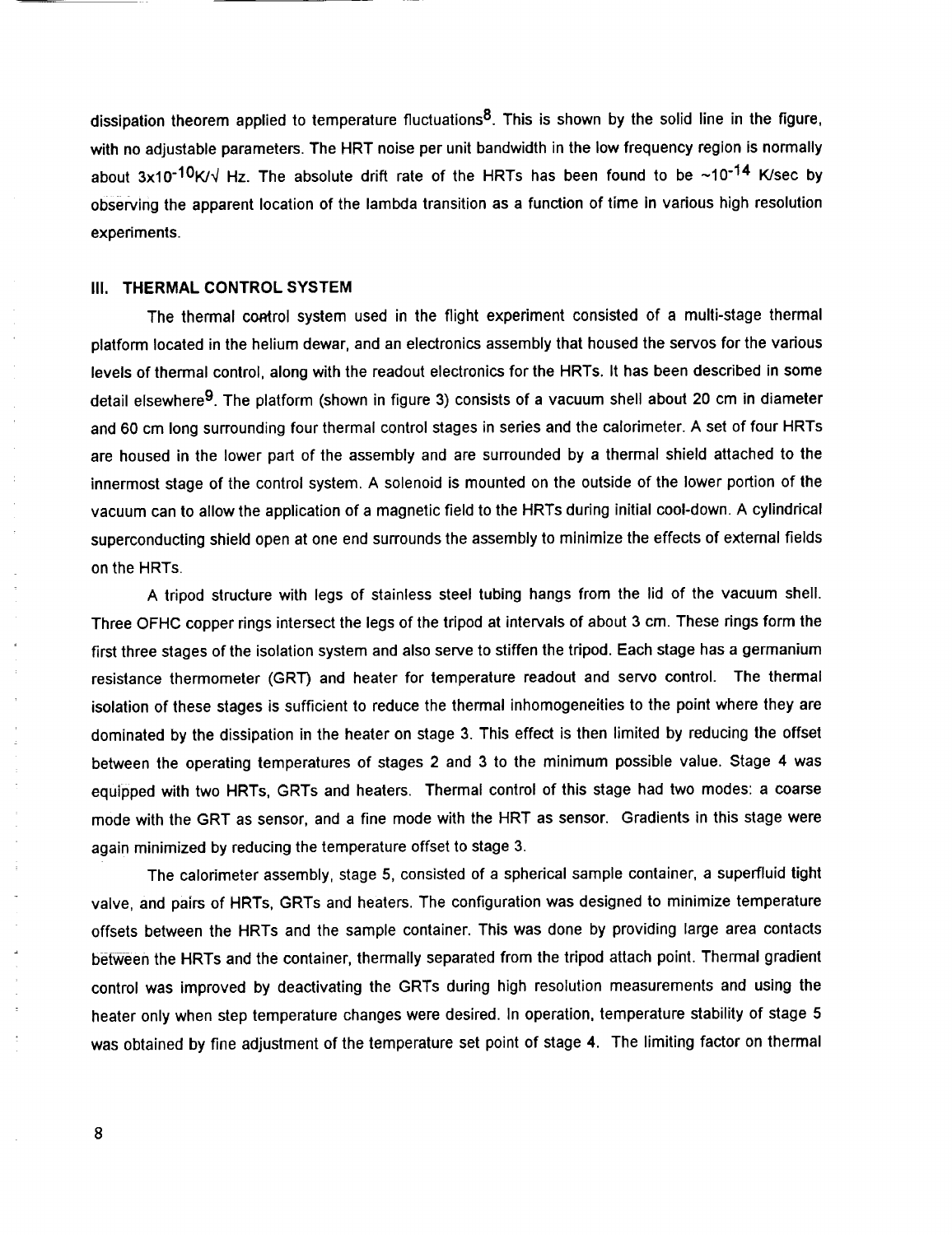control of stage 5 appeared to be variations in stray power pickup in the circuits attached to it, and charged particle dissipation in the structure. The sample container was a copper sphere of 3.5 cm internal diameter and 2 mm minimum wall thickness. The copper<sup>10</sup> had a residual resistance ratio of over 4000. The sample container fill valve was held closed by a spring and opened by applying  $\sim$  450 psi to a bellows system attached to the stem. The valve seal was formed between a beryllium-copper knife edge and a gold-plated copper flat. By locating the valve on the calorimeter it was possible to evacuate the fill line, eliminating the superfluid heat leak below the lambda point. The heaters and GRTs were attached to the spherical wall of the calorimeter via sapphire posts which minimized stray a.c. power due to capacitive ground loops.

The internal dimensions of the calorimeter set the inner limits at which distortion of the heat capacity curve due to residual acceleration and finite size phenomena reach a given value. For a 3.5 cm sample and a dc acceleration level of  $2x10^{-4}$  g, easily attained on the Shuttle, the resolution at which the pressure gradient distortion of the heat capacity reaches 1% is  $\sim 3 \times 10^{-10}$ . The corresponding resolution for finite size distortion is  $\sim 2x10^{-11}$ , based on the recent renormalization group model of this effect<sup>11</sup>. Since the magnitude of the finite size effect is somewhat uncertain, it was decided to keep the calorimeter as large as possible consistent with mechanical constraints.

A charcoal adsorption pump assembly was attached to the top plate of the vacuum can to maintain a high vacuum inside the thermal control system. This pump was equipped with a heater and thermometer to allow regeneration after the experiment had reached earth orbit. During the launch phase the vacuum can was filled with  $3$ He exchange gas to maintain a thermal short between the instrument and the bath. This procedure was needed to reduce the effect of vibration heating on the HRTs. The pump-down time was on the order of a day, dependent on the vacuum can wall temperature. **Residual** gas in the vacuum can formed an additional thermal link between the calorimeter and its surroundings, giving rise to small thermal gradients and offsets in the calorimeter assembly. For the pressures encountered during the mission, the gradients were estimated to be less than  $10^{-10}$  K/cm in stage 5.

#### IV. FLIGHT **EXPERIMENT**

The instrument was maintained at 4 K or colder for 18 months before launch. In this period extensive tests were performed to verify its performance under various conditions. A number of preflight calibrations and heat capacity measurements were alsocompleted. This data was very useful for deciding the details of the flight measurement sequence and for studying the general behavior of the system. Shortly before launch the helium in the dewar and the instrument were cooled to about 1.7 K, and the instrument vacuum space was filled with <sup>3</sup>He exchange gas at a pressure of about 5 mm. About two hours into the flight, the experiment was activated and the exchange gas pump-out procedure was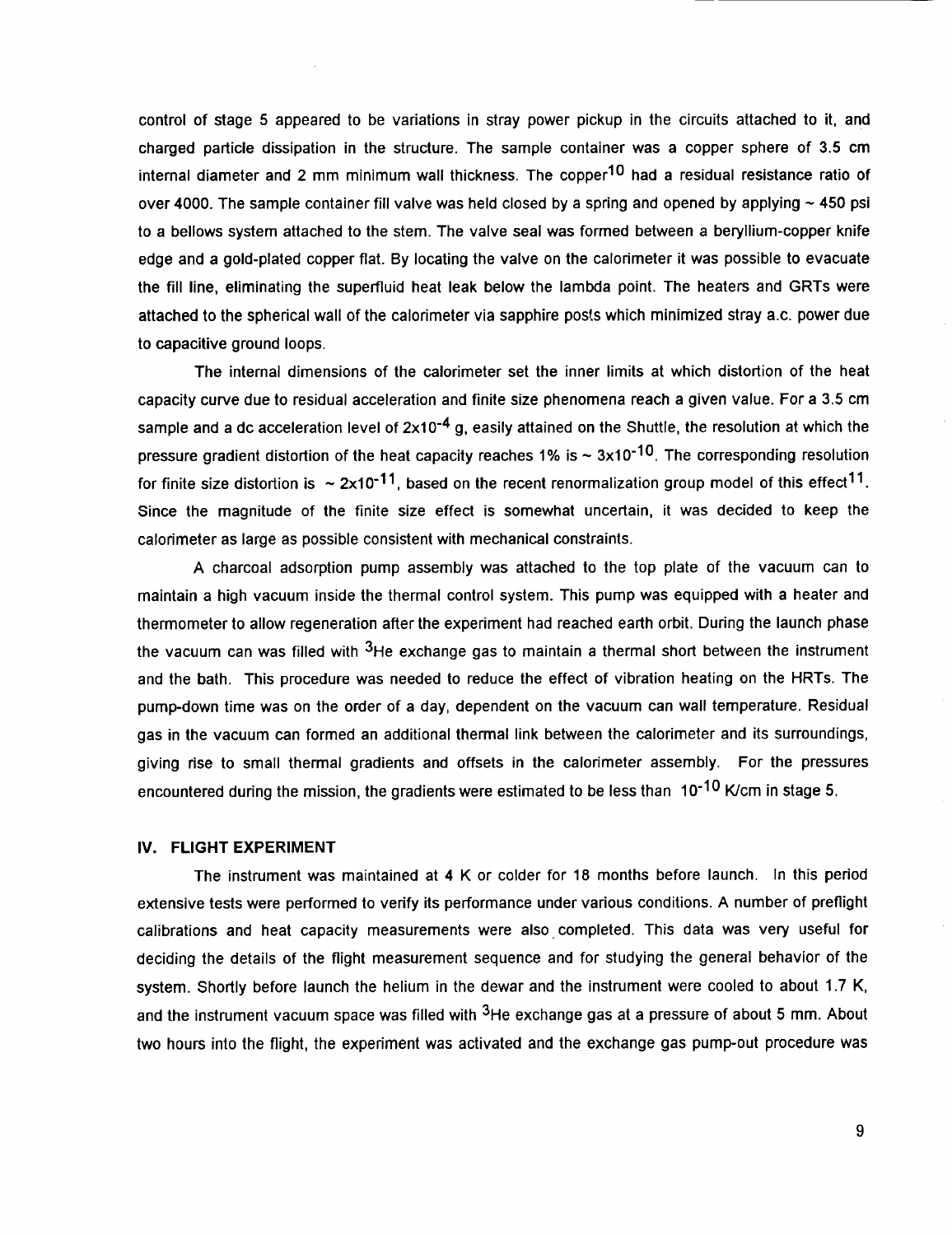started. This consisted of first venting to space until a pressure of 0.5 torr was reached, and then sealing off the instrument and using the internal cryopump. The dewar was also raised to its maximum safe operating temperature in space, close to 2.05 K, to aid in releasing adsorbed helium from the vacuum can walls.

When the pressure approached the 10<sup>-9</sup> torr range the main measurement sequence was started. The first event of significance in the experiment was the generation of a small bubble in the calorimeter, used to establish a thermodynamic path close to constant pressure for the heat capacity measurements. This event occurred as the calorimeter warmed through 2.079 K and was detected by observing the small sudden cooling generated by the first order phase transition. The output from one of the GRTs on the calorimeter during this phase is shown in figure 4. The data are plotted as deviations from a best fit straight line to the temperature vs time signal. The size and polarity of the step are consistent with the known thermodynamic parameters of helium, and the temperature of the step is similar to that seen before the flight in ground testing.

Before the system could be used for high resolution work, the various stages needed to be brought to their normal operating temperatures. These temperatures were kept as close as practical to that of the calorimeter. A typical temperature profile of the thermal control system consisted of stage 5 at a given operating temperature and stage 4 in equilibrium with it, and stages 1, 2 and 3 servoed at 30. 10 and 1 mK below stage 4. The initial thermal alignment was performed with the calorimeter at the starting temperature for the HRT calibration sequence. Up to this point stage 4 was operated in the coarse mode, but after the thermal transients had settled, and the fine mode was activated. The final step was to reduce the drift rate of the calorimeter temperature to an acceptable value. It was found possible to reduce the drift rate of stage 5 to  $\sim$  10<sup>-12</sup> K/s with little difficulty.

The HRTs were then calibrated against the GRTs. This procedure consisted of a set of 1 mK heating steps separated by 45 seconds of equilibration. The data was analyzed on the ground and verified to be within about 0.1% of the preflight results. The second phase of instrument calibration was to measure the change in the stray power dissipated in the heater circuit when it was switched on. This was done by measuring the heat capacity of the sample as a function of power dissipated in the heater at a preselected temperature well below the lambda point. Any power change that is unaccounted for in the measuring process causes an error in the calculated heat capacity. It is easy to show that this error adds a term to the heat capacity that is inversely proportional to the power. From measurements over the range 10<sup>-3</sup> to 10<sup>-8</sup> W, the stray power was estimated to be less than 10<sup>-10</sup> W. After the calibration was completed, heat capacity measurements using the pulse technique were commenced and continued for the rest of the flight. The quantity of energy to be dissipated in the heater for each pulse was determined from a look-up table based on the distance from the lambda point. After an initial trial pulse, this distance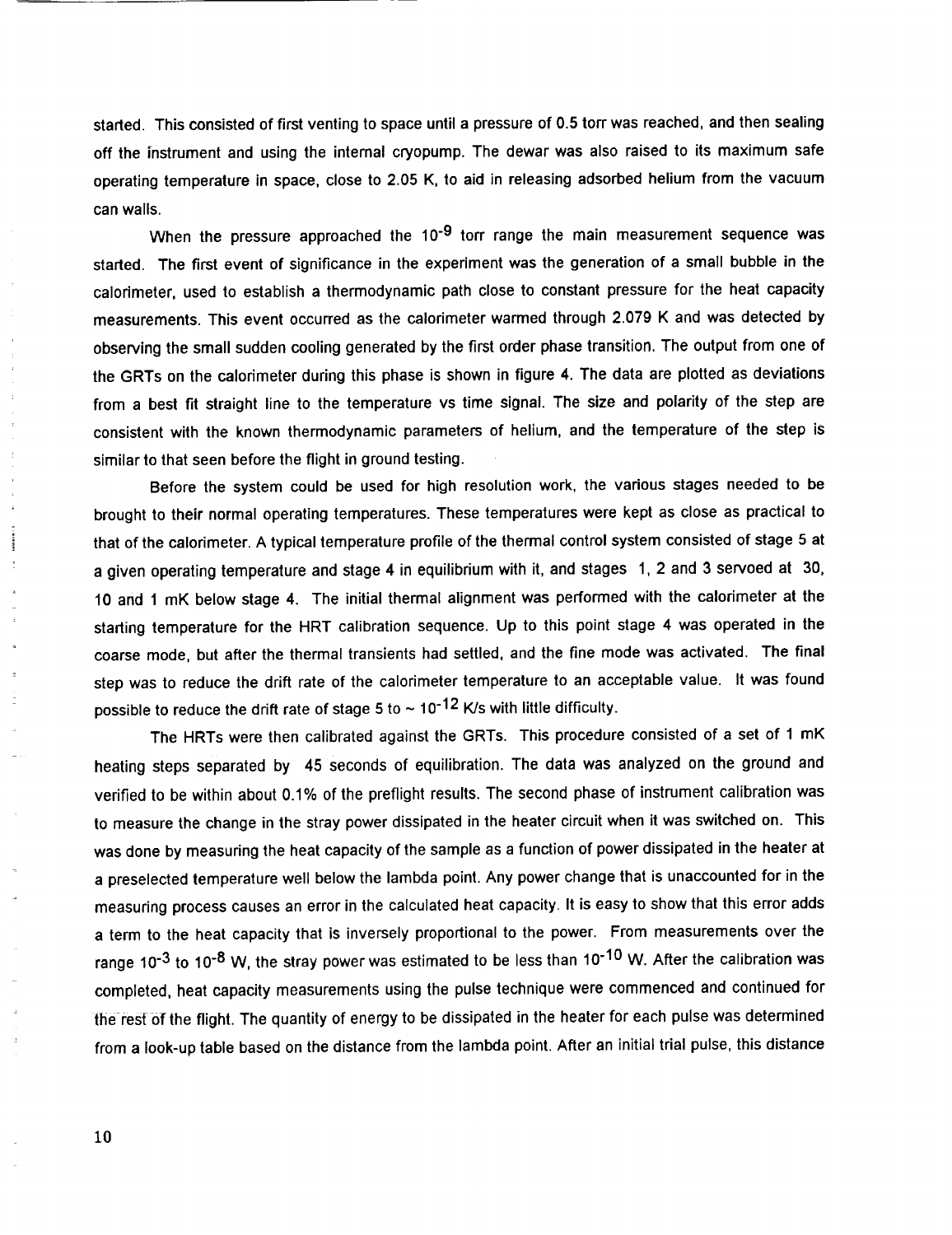**was determined** from each heat capacity measurement by comparing **it** with **a model of the singularity.** After the lambda point had been reached the first time, **this** method was terminated and the **apparatus** was operated manually by ground command. Figure 5 shows the preliminary heat capacity values from the initial period on a semi-logarithmic scale. For comparison the broken line shows the expected values from a model based on ground results.

When measurements at the highest resolution were attempted, excess noise was found on the outputs of the HRTs. This was **traced** to the heat dissipation due to cosmic rays **and** other particles passing through the sensitive element of the thermometers. A comparison of the HRT output on the ground and in space is shown in figure 6. A slow variation in the drift rate of the calorimeter was also detected under nominally steady conditions. This was found to be due to charged particles dissipating energy in the copper calorimeter. To obtain accurate heat capacity results it is necessary to correct the raw data for the particle heating effects. Heating of the calorimeter by charged particles was anticipated, so the experiment carried a charged particle monitor for use as an indicator of periods of severe heating. The variation of the charged particle counting rate over a 24 hr. period is shown in figure 7. The four channels of data correspond to different energy thresholds for the particles. The background level of from 2 to 5 counts per second corresponds to the cosmic ray flux and the higher peaks are due to the particles trapped in the radiation belts. Models are being developed to correct the high resolution results for the heating effects. It is expected that a resolution of about 2 nanodegrees will be possible with good accuracy. Additional heat capacity data can be extracted from the cooling curves obtained when the calorimeter temperature is reset below the lambda point. However it is apparent that for this case careful modeling of thermal relaxation effects close to the transition will be needed. Some preliminary results in the high resolution region are shown in figure 8. While it is too early to draw any conclusions of theoretical interest from the data, it can be seen that the transition appears to be sharp on the scale of nanodegrees, as expected. An examination of selected measurements puts a limit of no more than 2 nanodegrees on the transition width. The correlation length at this resolution is expected to be about 150 microns. For comparison, very high resolution ground measurements on a helium sample 0.4 mm high are shown in figure 9. It can be seen that in this case the results are significantly perturbed by gravity and other effects over a range of about 200 nanodegrees.

Above the transition the calorimeter temperature initially overshoots its equilibrium value when a heat pulse is applied due to the finite thermal conductivity of the helium. From the resulting relaxation data an estimate of the thermal conductivity can be obtained. A typical response curve to a five second heat pulse is shown in figure 10. Also shown is a simple exponential fit **to** the relaxation data. The analysis of this data is less well developed than that for heat capacity, but some of the relaxation data has been cdnverted into the equivalent solid body thermal conductivity. A comparison with expected

11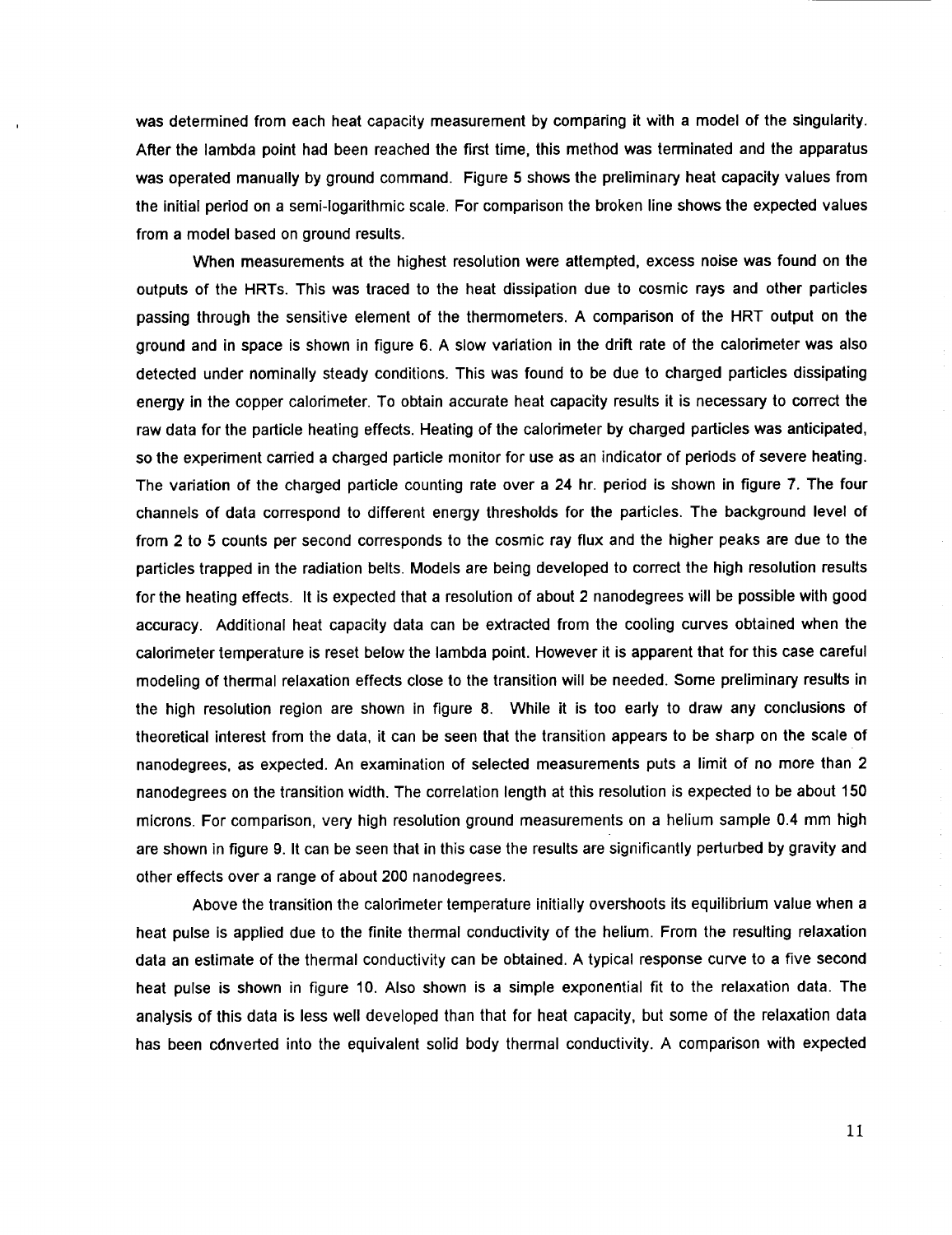**values** based **on** extrapolation **of** ground results **is** shown **in** figure **11. When** fully **analyzed we expect the** measurements to give thermal conductivity data for helium in the normal phase to within about ten nanodegrees of the transition.

#### **ACKNOWLEDGMENTS**

 $\frac{1}{2}$  $\bar{z}$ 

ŧ

ł

 $\frac{1}{2}$ 

We **wish to** thank the **Microgravity office of NASA** for **its** support with contract **JPL-957448, and the members of the LPE program at Stanford and JPL** for **their many contributions to the program, and Ball** Aerospace for **construction of major portions of the flight instrument,**

 $\equiv$  $\frac{1}{2}$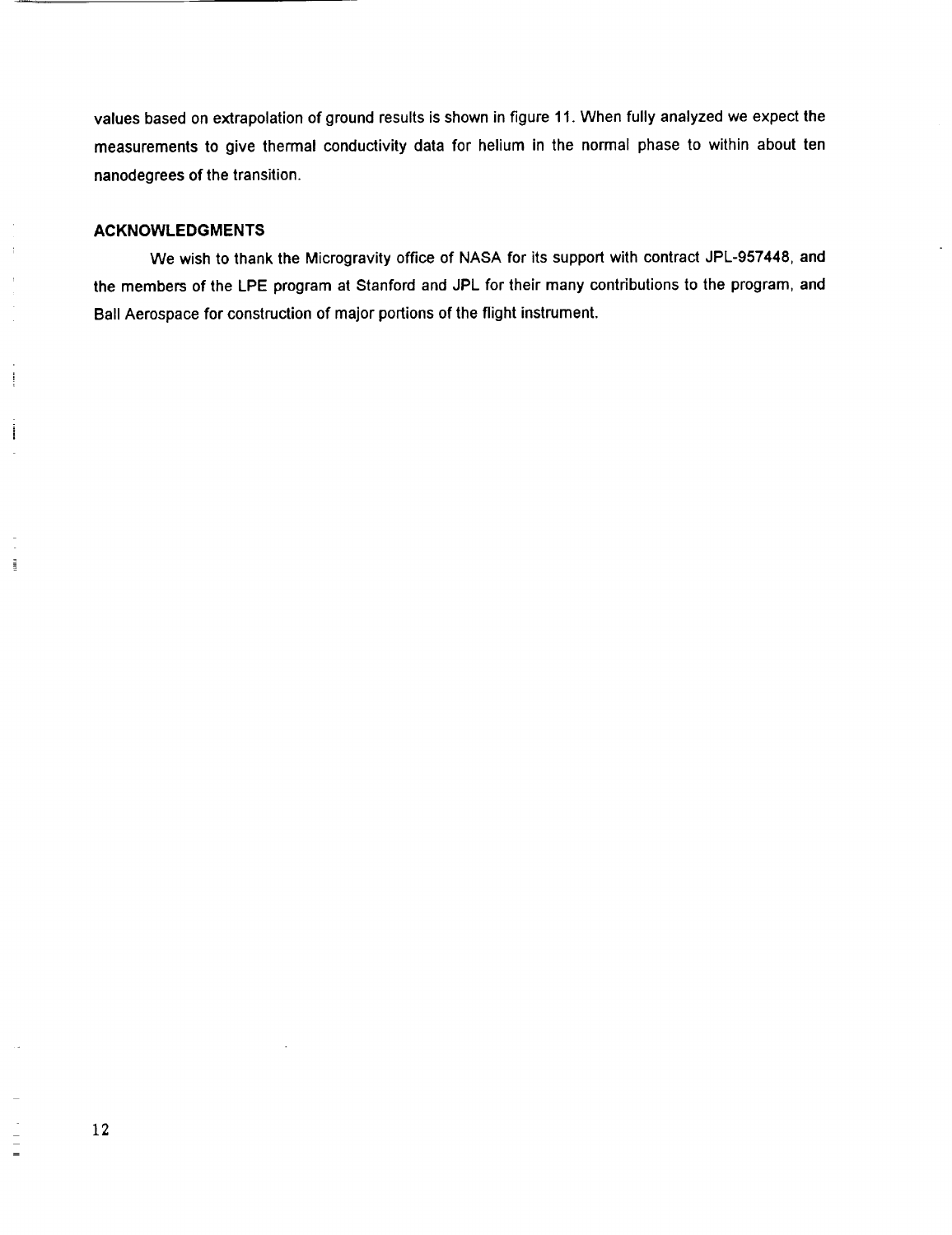#### **REFERENCES**

- 1. F.M. Gasparini **and I. Rhee,** Progr. Low Temp. Phys. ,13, **1** (1992).
- 2. J.A. Lipa, 75th Jubilee Conference on Helium-4, ed. J. G. M. Armitage (World Scientific, Singapore, 1983), p. 208.
- 3. K.G. Wilson, Phys. Rev. B 4, 3174 (1971).
- 4. J.A. Lipa and T. C. P. Chui, Phys. Rev. Lett., **51,** 2291 (1983).
- 5. **D.** Petrac, U. Israelsson and T. Luchik, Cryogenics, (1993), to be published.
- 6. J.A. Lipa, B. C. Leslie **and** T. C. Wallstrom, Physica ,107 **B,** 331 (1981); T.C.P. Chui and J. A. Lipa, Proc. **17th** Intemat. Conf. on Low Temp. Phys. (Karlsruhe, 1984), p.931; M. J. Adriaans, T. C. P. Chui, M. Ndesandjo, D. R. Swanson and J. A. Lipa, Physica, **B 169,** 455 (1991); and T. **C.** P. Chui, D. R. Swanson, M. J. Adriaans, J. A. Nissen, and J. A. Lipa, Temperature, its Measurement and Control in Science and Industry, 6, 1213 (1992).
- 7. D. Marek, Jap. Journal App. Phys., 26, Suppl. 26-3, p. BO08 (1987).
- 8. T.C.P. Chui, D. Swanson, M. J. Adriaans, J. A. Nissen, and J. A. Lipa, Phys. Rev. Lett., **69,** 3005 (1992).
- 9. J.A. Lipa, T. C. P. Chui, J. A. Nissen and D. R. Swanson, Temperature, its Measurement and Control in Science and Industry, 6, 949 (1992).
- 10. Nippon Mining Co., Japan, grade 6N (99.9999% pure).
- 11. R. Schrnolke, A. Wacker, V. Dohm, and D. Frank, Physica, **B 165** &166,575, (1990).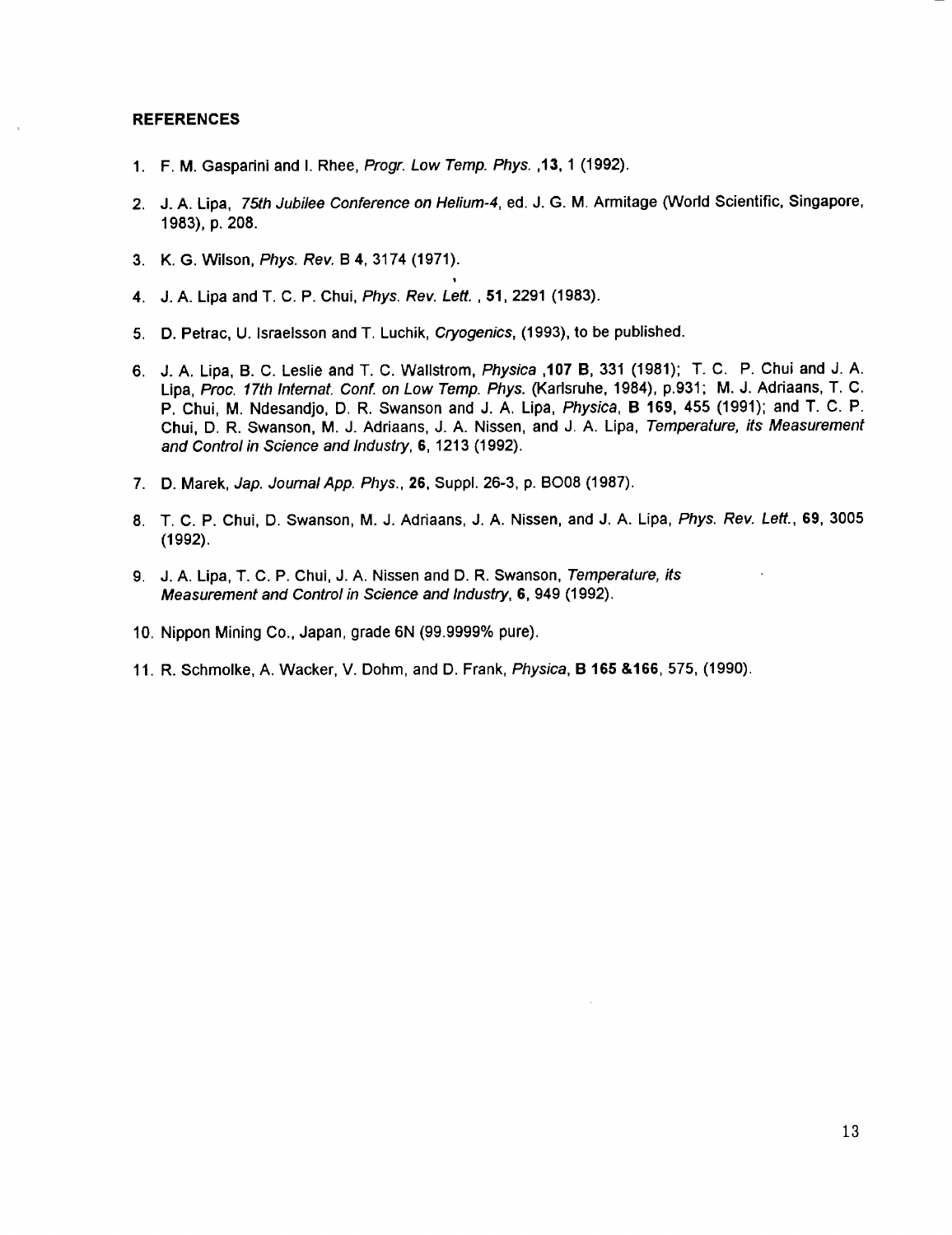

# **PARAMAGNETIC SALT THERMOMETER**

Figure 1 Schematic diagram of the high resolution thermometers.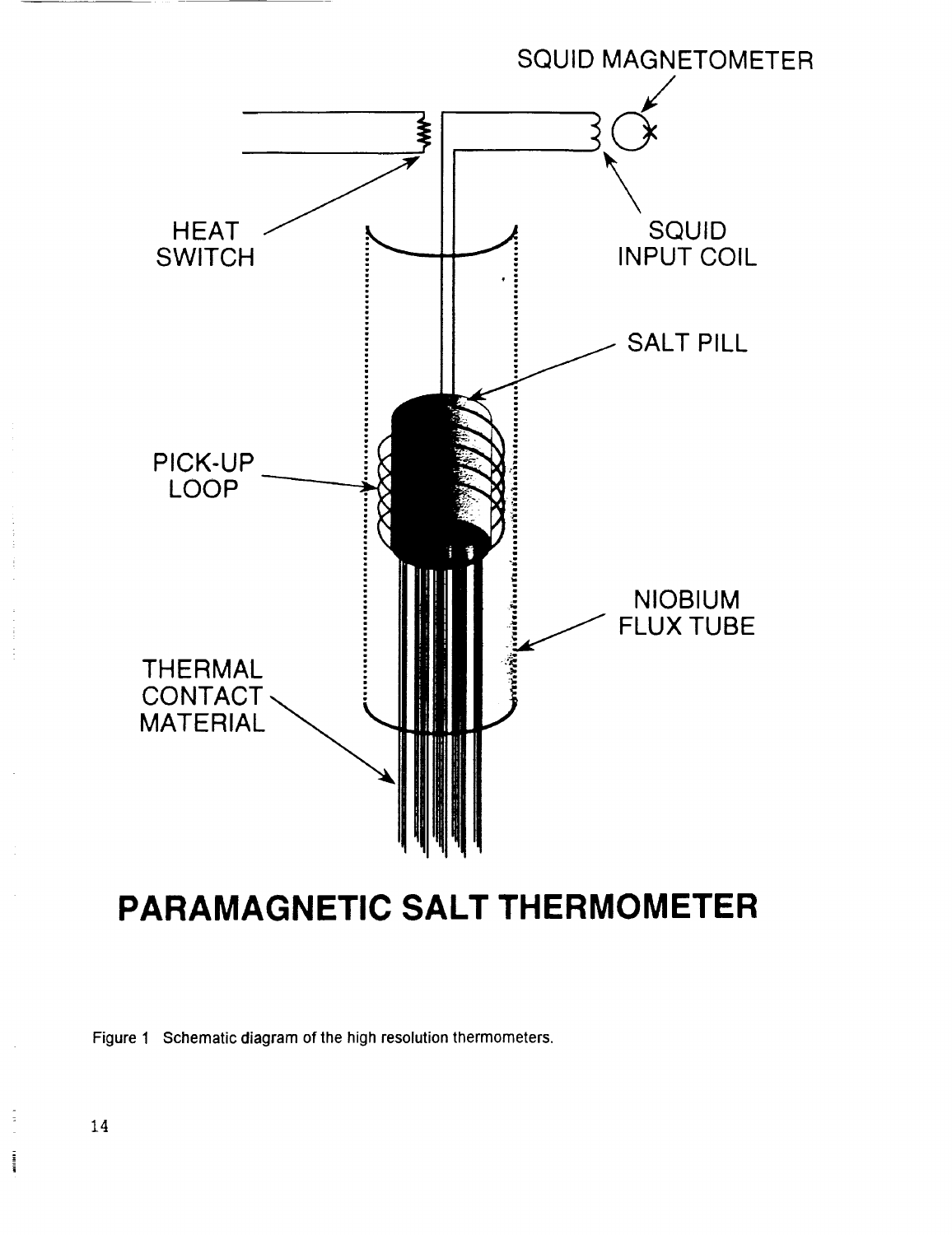

Figure 2 The noise spectrum of a high resolution thermometer. The solid line is the prediction of the fluctuation-dissipation theorem with no adjustable parameters.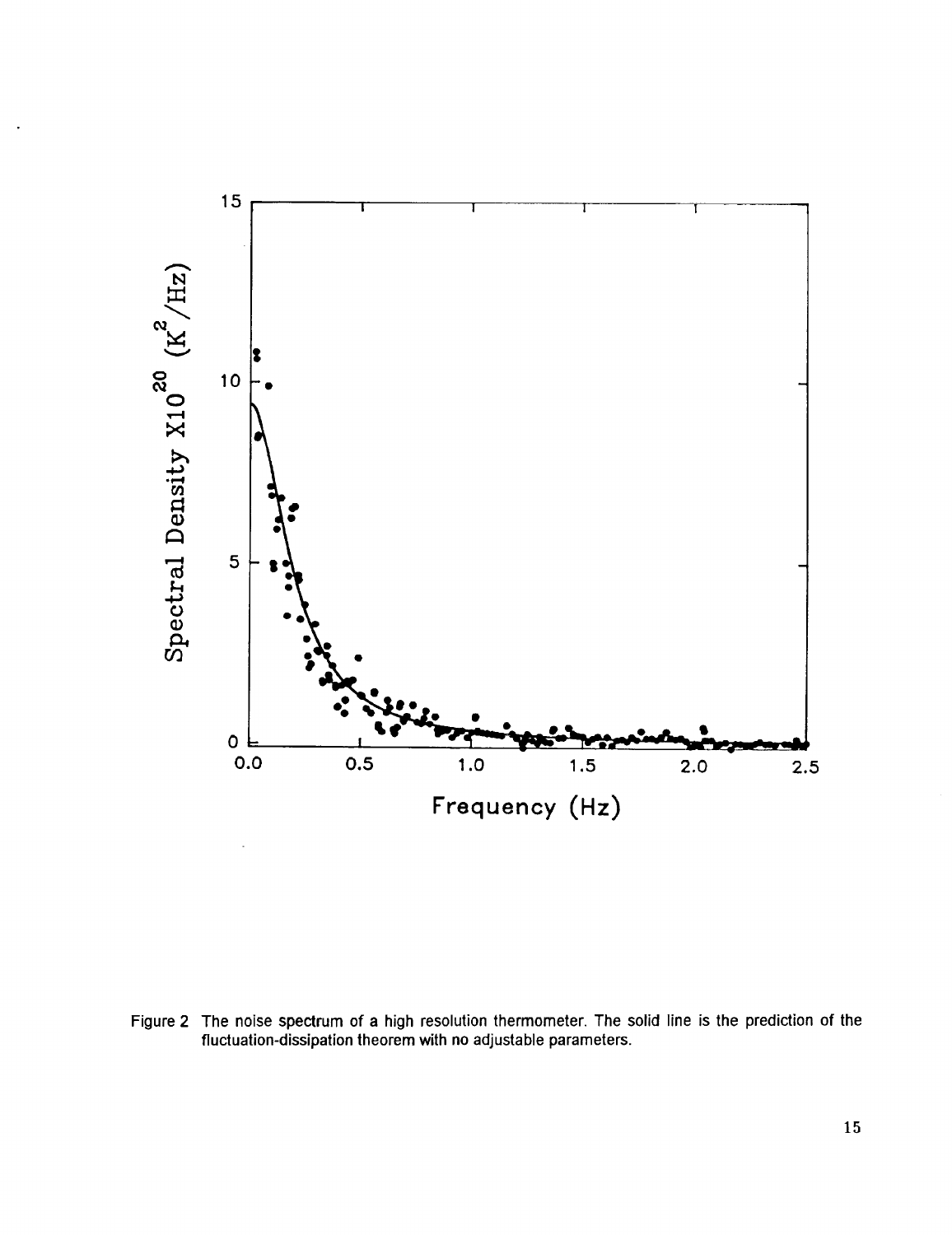## **LAMBDA-POINT EXPERIMENT FLIGHT INSTRUMENT**



Figure 3 Schematic **view** of **the thermal** control system and calorimeter.

 $\frac{1}{2}$  16

þ,

 $\frac{1}{2}$ 

 $\overline{\phantom{a}}$  $\mathbb{I}$ Ì.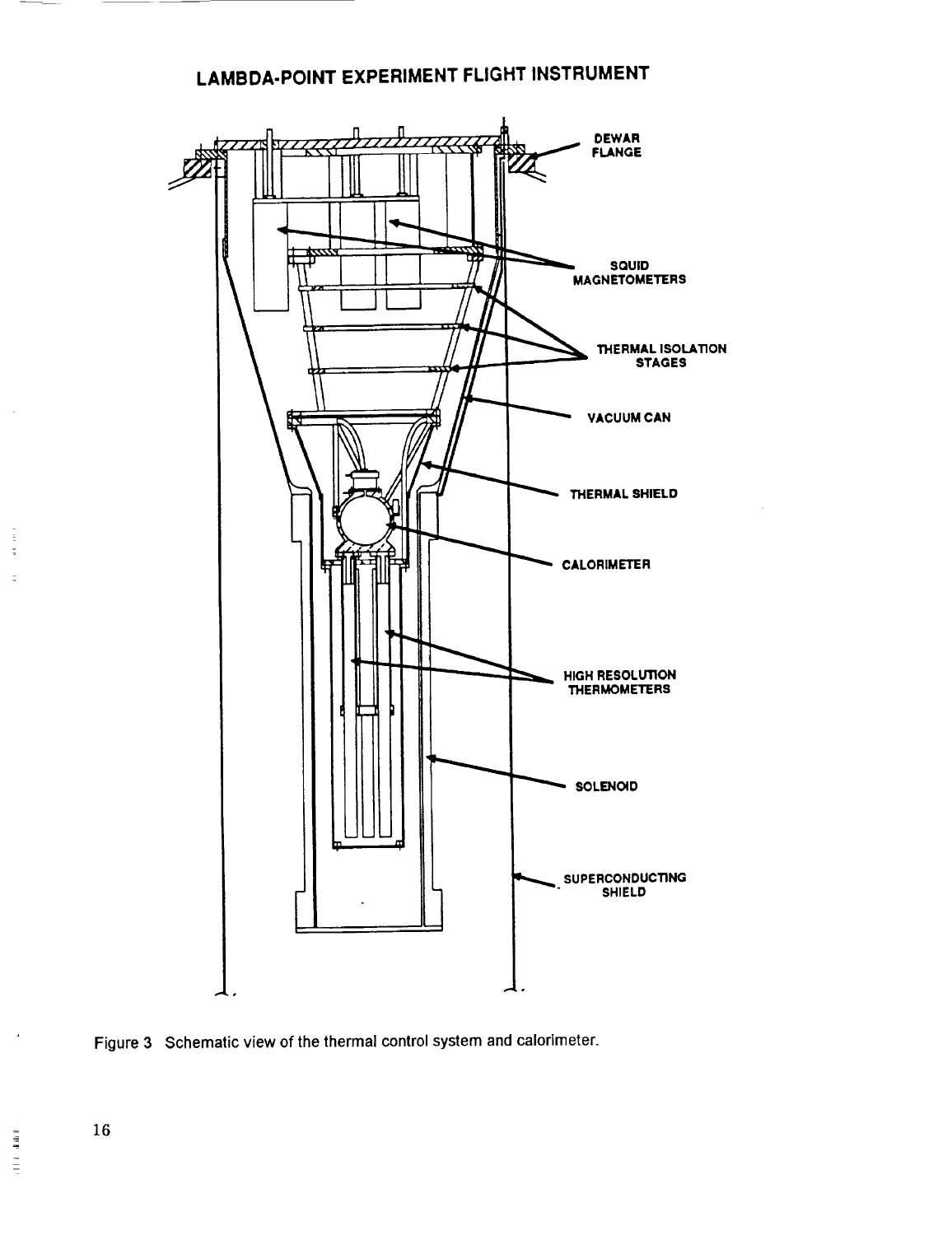

Figure 4 Output of calorimeter GRT showing bubble generation event near 2.079 K. Data is plotted as deviations from a best fit straight line to the raw signal.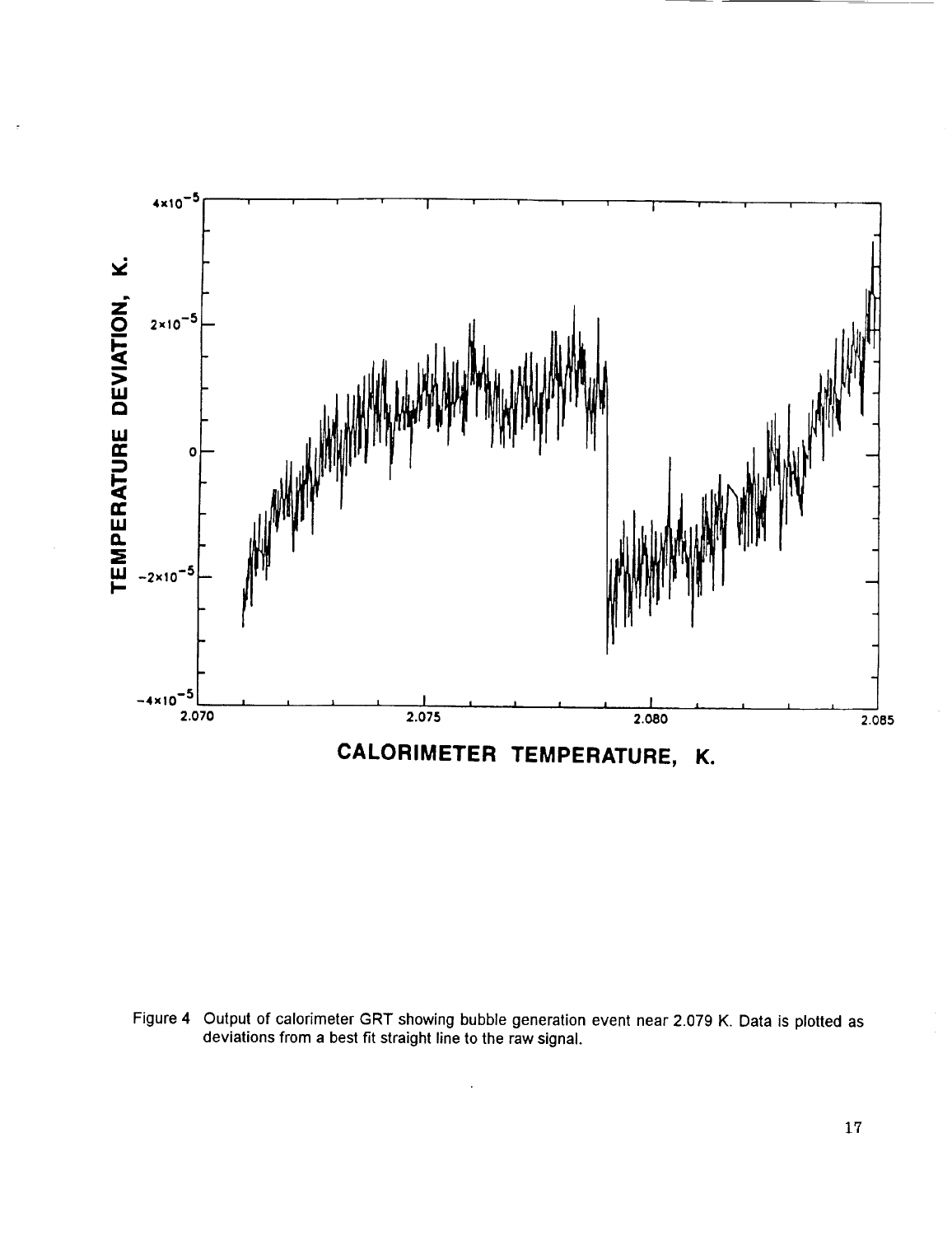

Figure 5 Wide range heat capacity data obtained early in the mission. Broken curve shows expected results based on earlier ground measurements.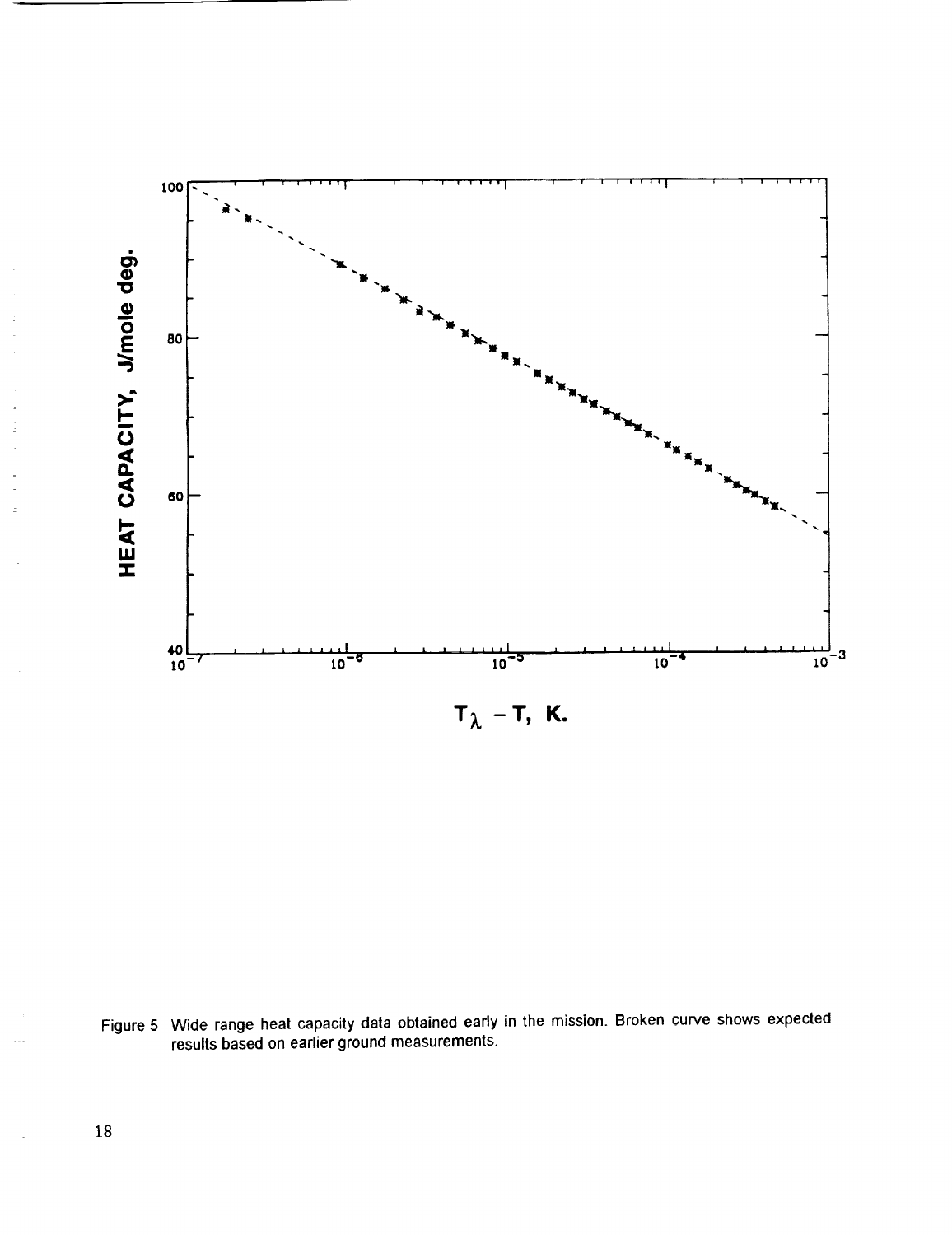

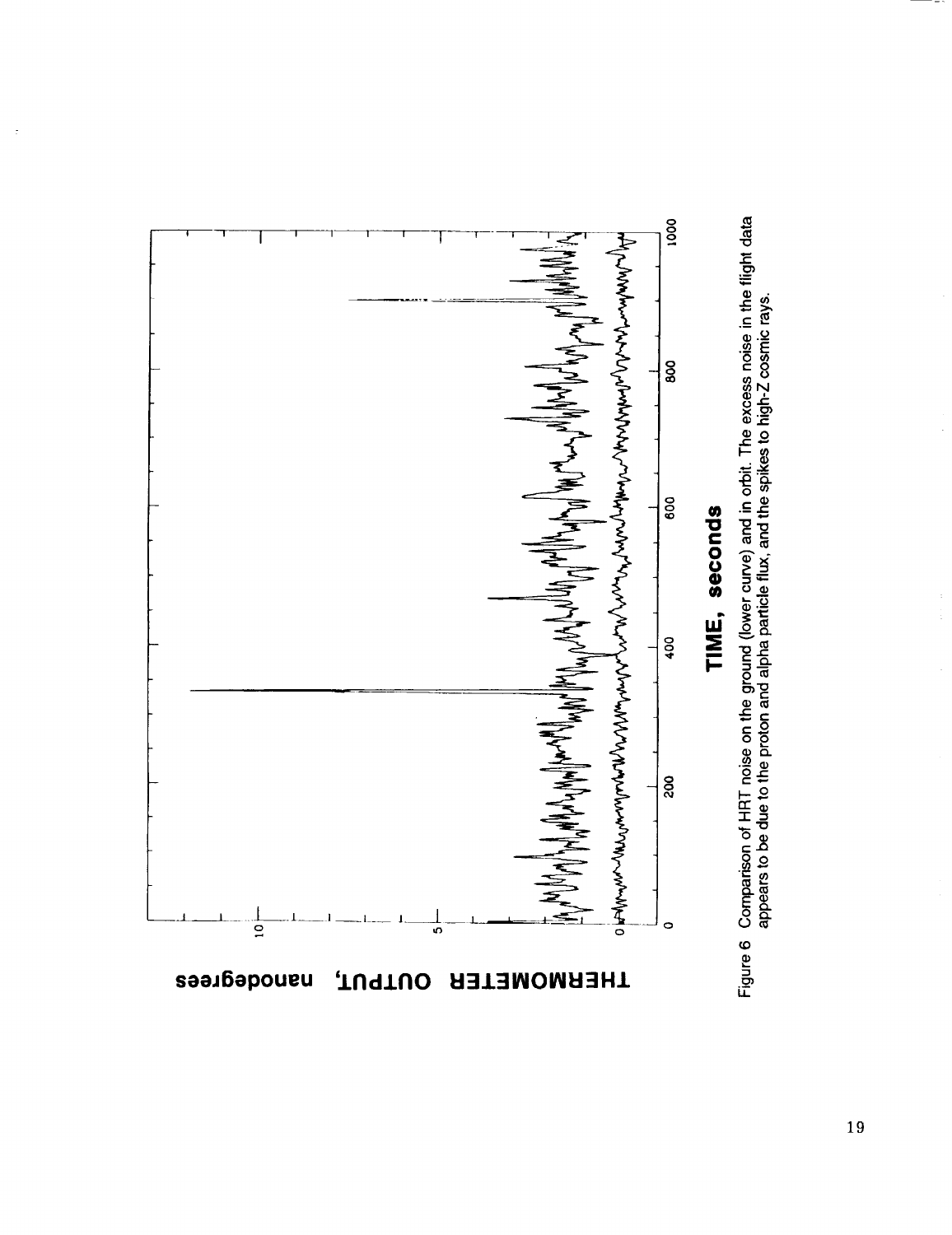

Figure 7 Variation of charged particle count rate over a 24 hr. period. Four channels correspond to different energy ranges.

ţ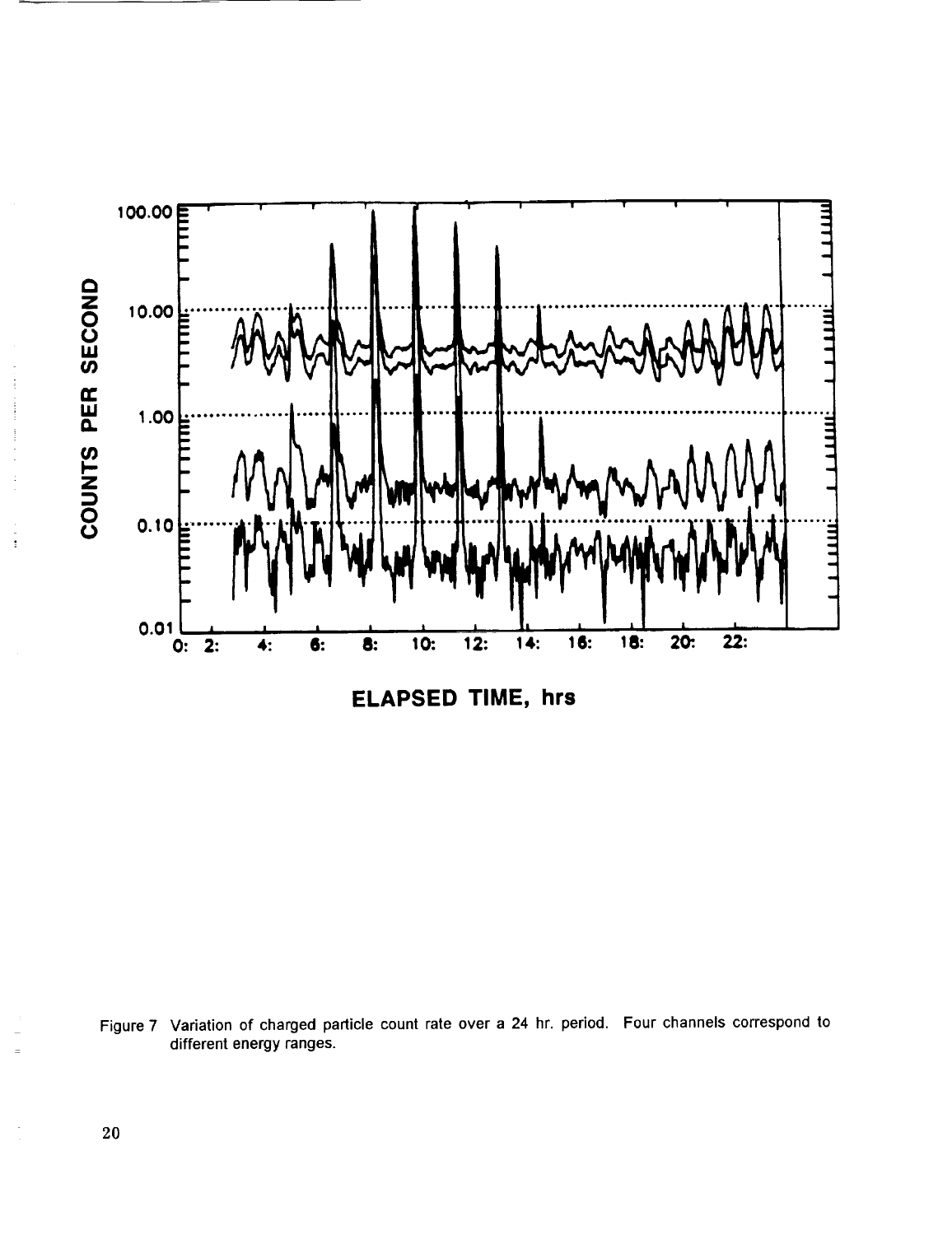

Figure 8 Preliminary high resolution heat capacity results in the region near the transition.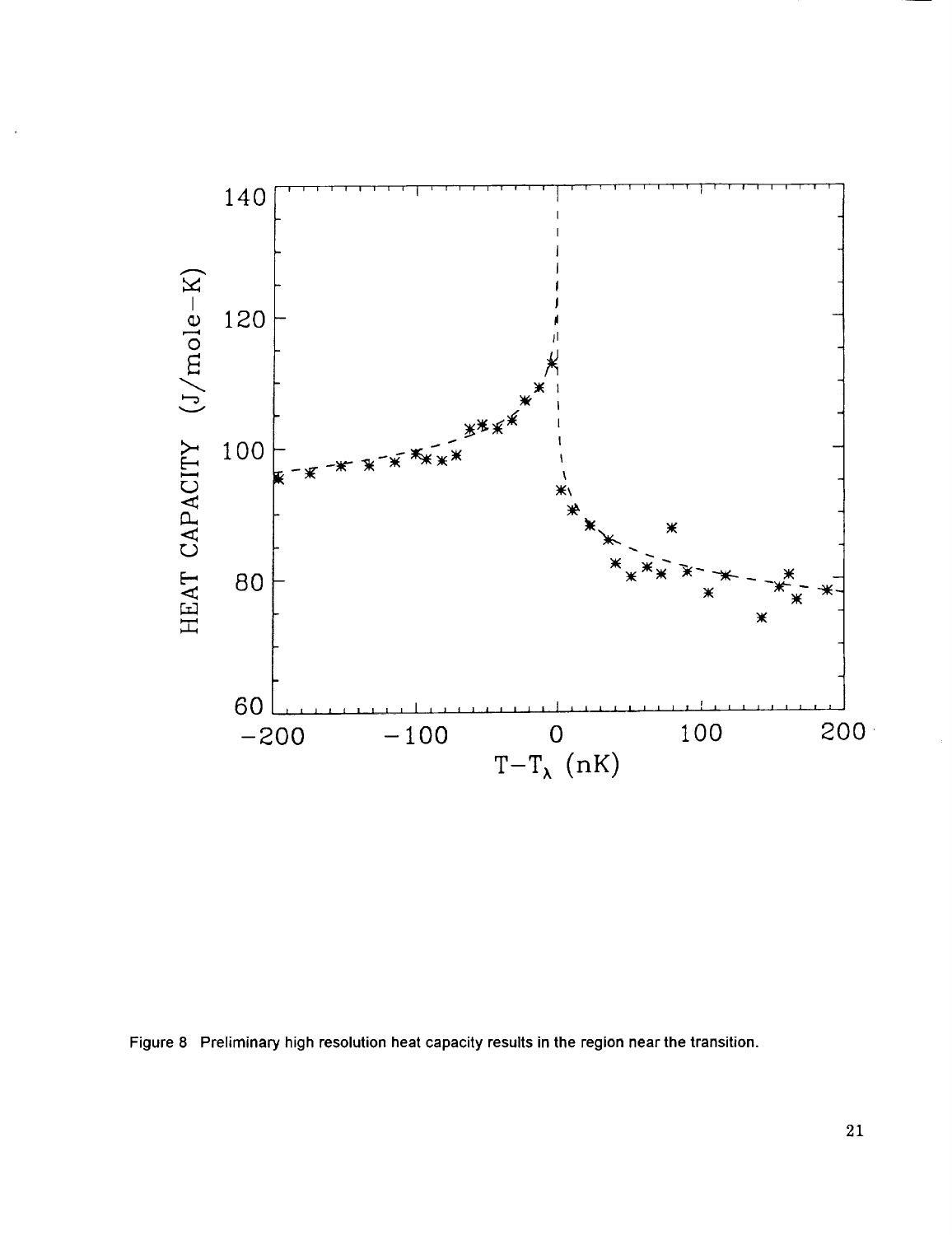

Figure 9 High resolution heat capacity measurements obtained on the ground showing the effects of gravitational and finite size distortion. Solid curve schematically shows expected curve from flight results.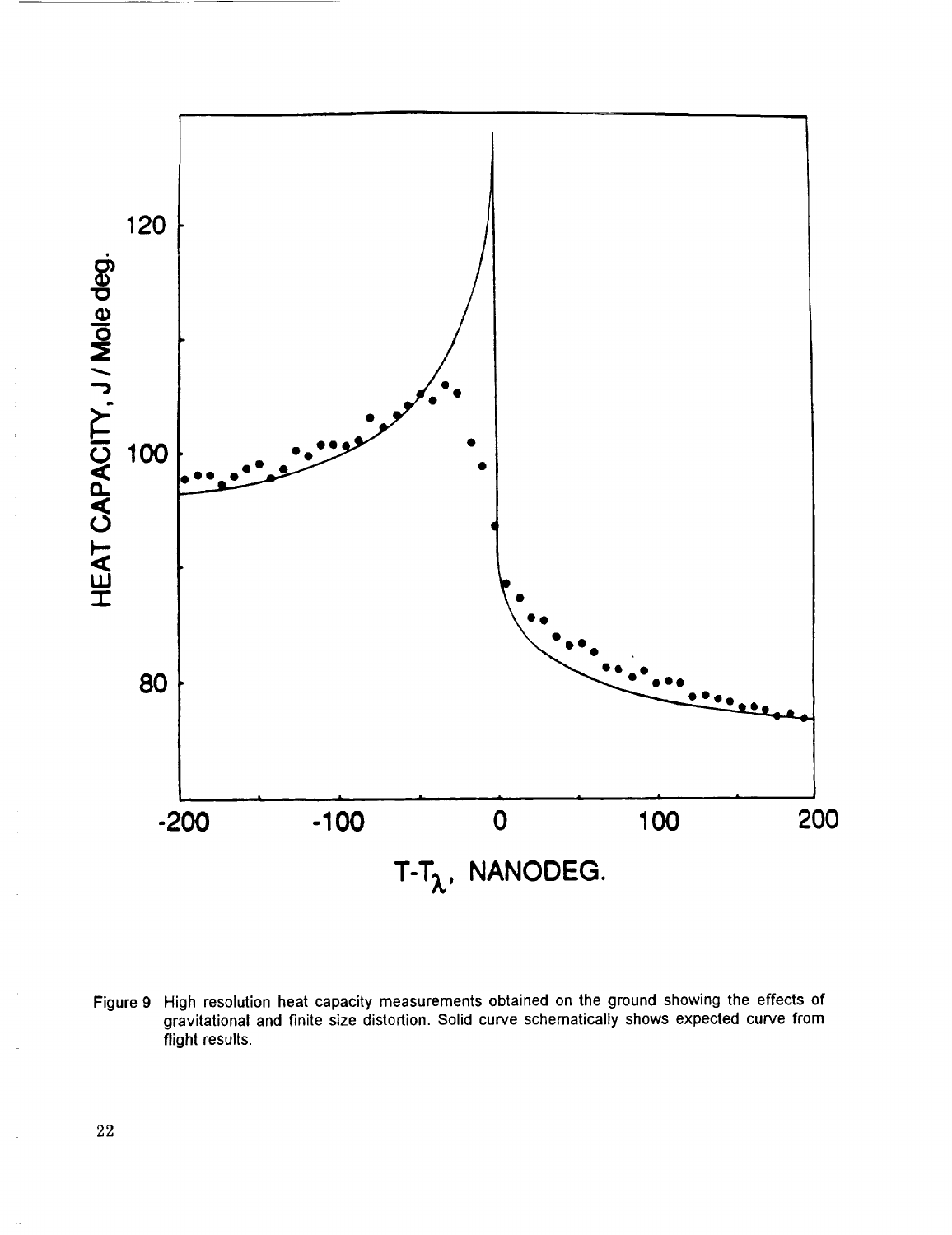

Figure **10 Temperature** vs **time** data from a single heat pulse above the **transition.** Overshoot is due **to** the presence of normal helium in the calorimeter. Solid line is a simple exponential fitted to the high temperature data.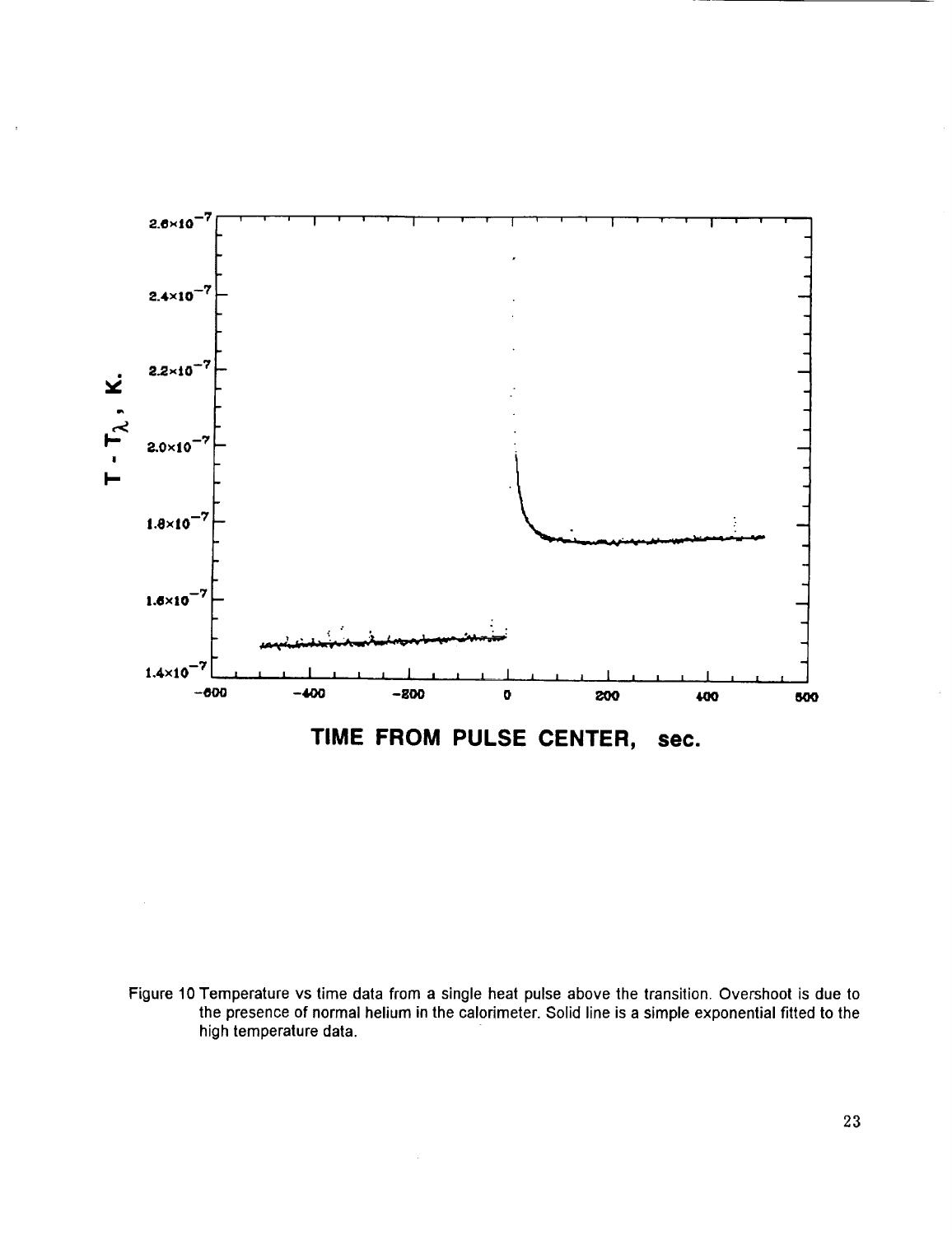

Figure **11** Preliminary comparison of expected (solid curve) **and observed** thermal conductivity in the region just above the transition.

24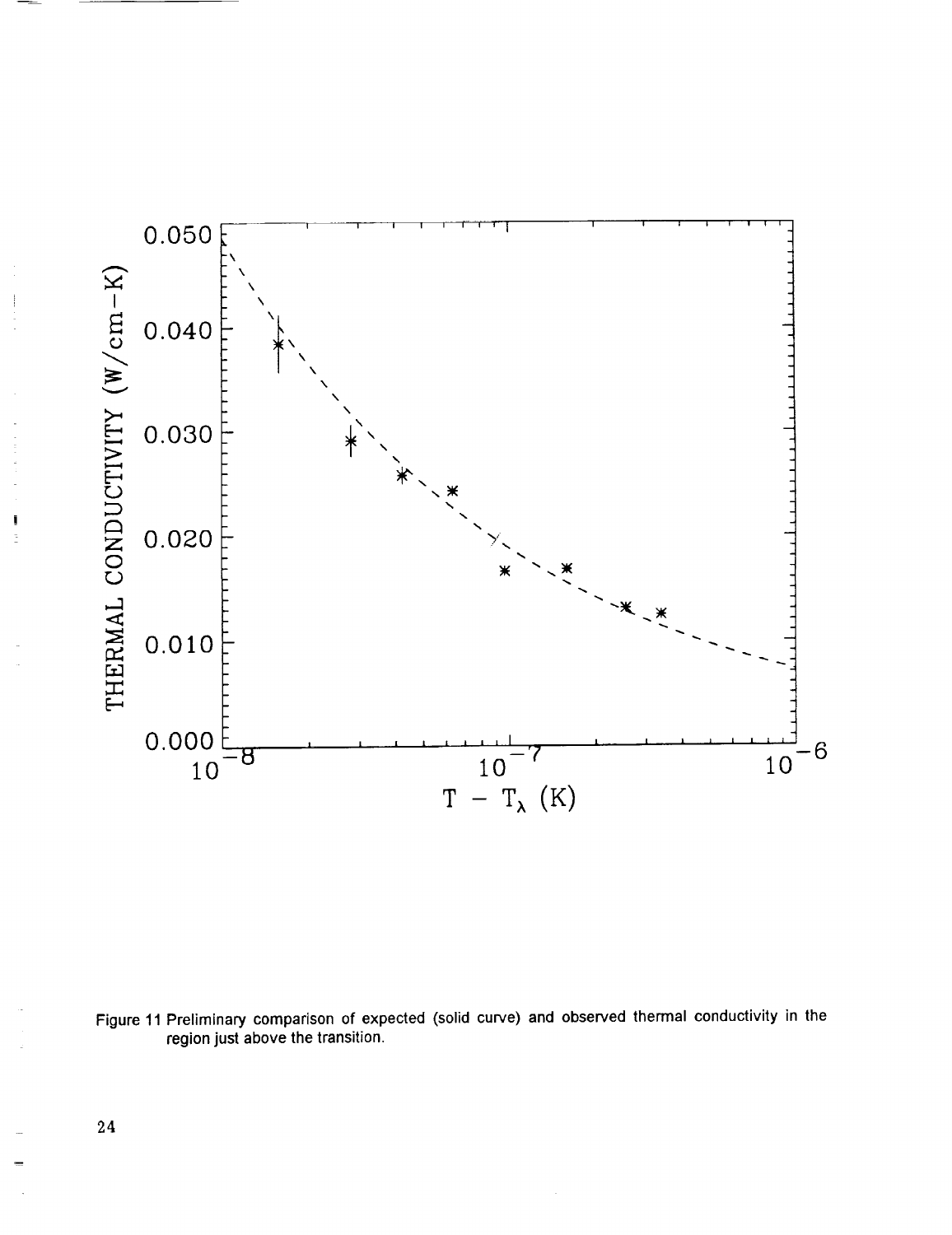#### *Discussion*

**Question: Could you comment on the effects of radiation interactions (in terms of heating the fluid) on the expenment?**

Answer: There are two effects; one is heating of the fluid which is pretty negligible because the cross section for absorption of cosmic rays of the fluid is fairly low. The calorimeter that the helium is contained in has a relatively high cross section and most of the actual heating as a function of time occurs in the **calorimeter. However there are also the particles that go through the salt of the thermometer itself and** they do very local heating in the salt and they give you a burst of spike-like energy which you see in your output. They make noise but the total amount of heating in the salt in absolute terms is relatively small **compared to the calodmeter.**

### **Question:** Following up on the last question, do you **see** any correlations **of** this **effect** ?

**Answer:** Yes. You can. You see correlations in the output about 20% of the time. That corresponds approximately to the solid angle that is subtended by the other one in its field of view. There is also some indication that the particles are not just the prime reason; they are more of a shower effect, you get a few more events than you would expect than just from the solid angle argument. But a lot of the noise is uncorrelated.

**Question:** In your opinion, do you think that the ground based (Lambda point) data will or will not be **altered** by the microgravity data in terms of the disparity between the experimental and the theoretical exponent ?

**Answer:** Well just from what I have seen over the years I would expect the flight data **will** be better by the time the analysis is completed than just the ground based measurement alone, but I think we will also probably have to take into account the ground based measurements and do analysis which sort of folds the two together to some extent. That is because in the outer regions far from the transition there are terms which go to zero but don't go to zero very quickly. These have to be considered and these are best determined from ground based measurements. I would think the issue of whether the discrepancy is **as** serious or not will depend on a couple of things. One is the uncertainties in the various experiments right now. Statistical uncertainty is very common in experimental work but the true underlying uncertainties are somewhat larger. Also the uncertainties in theoretical models are not negligible. It turns out, fortunately, that there has been a bit of a breakthrough in the last couple of years in the area of numerical modeling of phase transitions using Monte Carlo techniques and we are expecting there will be better estimates to come out quite soon on the experiments from the theoretical side. So it is **a** bit hard to say **at** this point what the final situation is going to be. I think it is still in a bit of a flux.